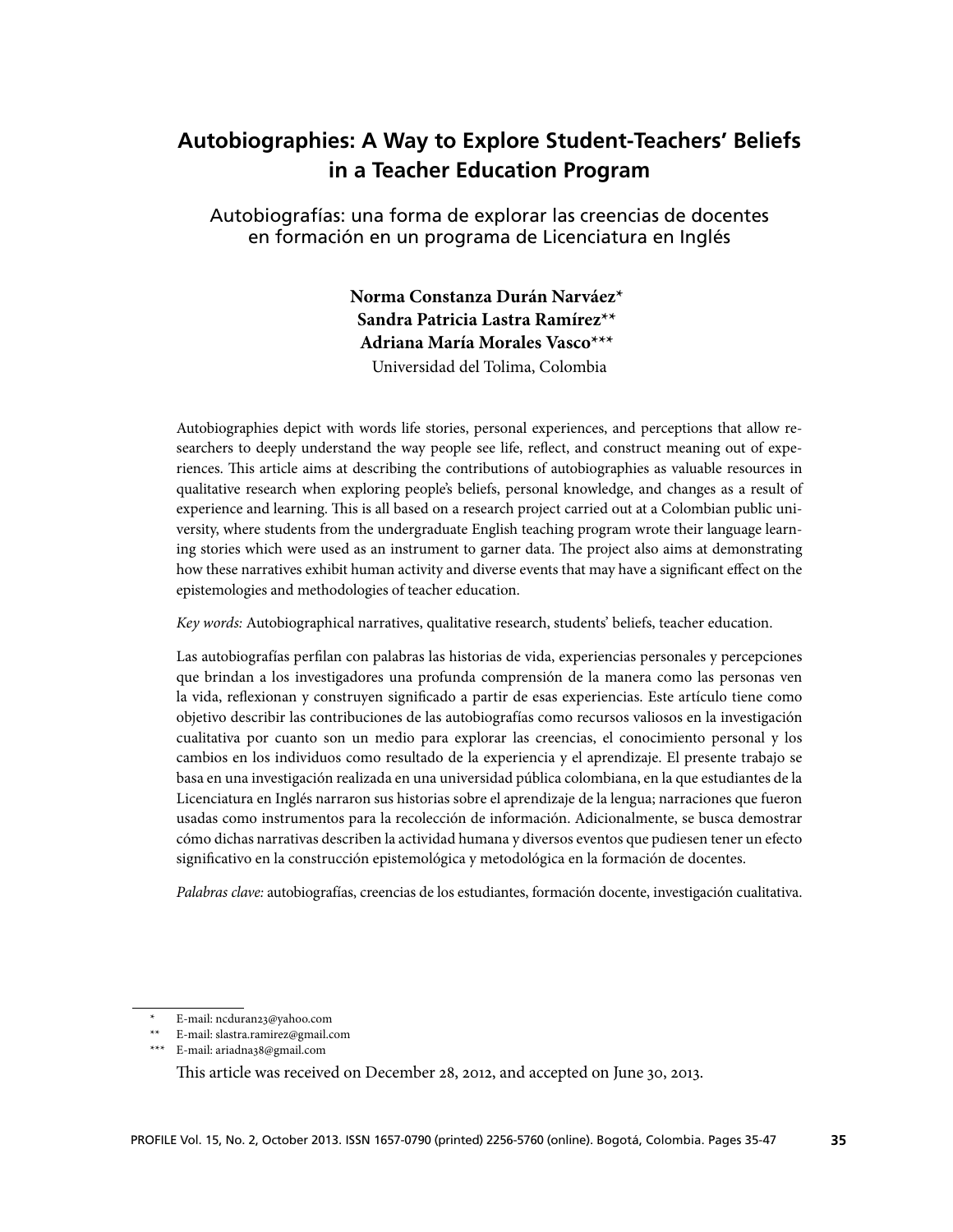#### Introduction

This paper aims at showing the significance of studying autobiographies as a source for examining student-teachers' beliefs, the way they are analyzed and the answers they provide regarding how students start framing their understanding about teaching by looking at their learning histories. The accounts also revealed the concomitant influence of teacher education subjects on their renewed or in-construction pedagogical conceptions. To understand the student-teachers' conceptions and the role they play in their education may make a great contribution in two directions. One of them is to rethink the teacher education programs content and student-teachers' own conceptions behind the theories presented in such programs. The second one is to enhance student-teachers' knowledge growth providing them with opportunities to make their preexisting knowledge explicit to be examined and challenged (Calderhead & Robson, 1991). This study also attempts to provide insights that may serve to guide similar studies and conceive autobiographies as a way to promote pedagogical practice understanding and teacher development in teacher education programs, as it has been a major discovery in this research. It simultaneously attempts to lead to new considerations of our role as teacher educators who particularly guide teaching practicum processes. Unfortunately, based on the related literature, both this issue and the contribution that personal accounts may make to teacher education programs tend to be overlooked in our context, as stated by Woods (as cited in Mendieta, 2011):

Research has addressed extensively what happens to second language learners from a host of perspectives but has failed somehow to examine the processes by which language teachers plan and make decisions about teaching, as well as what they bring to the second language classroom such as knowledge base, beliefs and experiences. (p. 90)

To arrive at the findings in this study, it was also important to explore ways of analyzing narratives as a path of learning and growing as learners of teaching and teacher educators. For this purpose it was crucial to follow a systematic process in order to interpret the participants' stories. The implicit timelines of the students' learning and teaching histories helped identify the critical incidents, salient factors, and trends likely to influence student teachers' teaching theories and classroom practices, issues which will be expanded upon in the research design segment.

The oncoming sections of this article will discuss the concepts of autobiographies as a narrative mode and their role in the exploration of beliefs in preservice teachers, as well as their contribution to teacher education programs. Furthermore, the methodology followed is described and the results and conclusions presented.

### Theoretical Framework

## Autobiographies in Teacher Education

Autobiographies as a way of narrative have become paramount in the teacher education field and, indeed, have become a lens to explore and facilitate understanding of teaching practices and to delve into the what, the how, and the why of pedagogical actions. In some local studies connected to the use of narrations to explore beliefs and practices, Clavijo (2000) draws attention to autobiographies as a way to bring together who the teachers are as people, their sense of self, their knowledge base, and understanding of their practices and social, historical, and cultural values as well as how they permeate practice. The latter were also evident in the present study as a decisive dimension in approaching the interpretation of autobiographies. Regarding the approaches followed in order to uncover what autobiographies contain, Mendieta (2011) describes the construction of narratives around teachers' experiences and beliefs with respect to curriculum. Those experiences and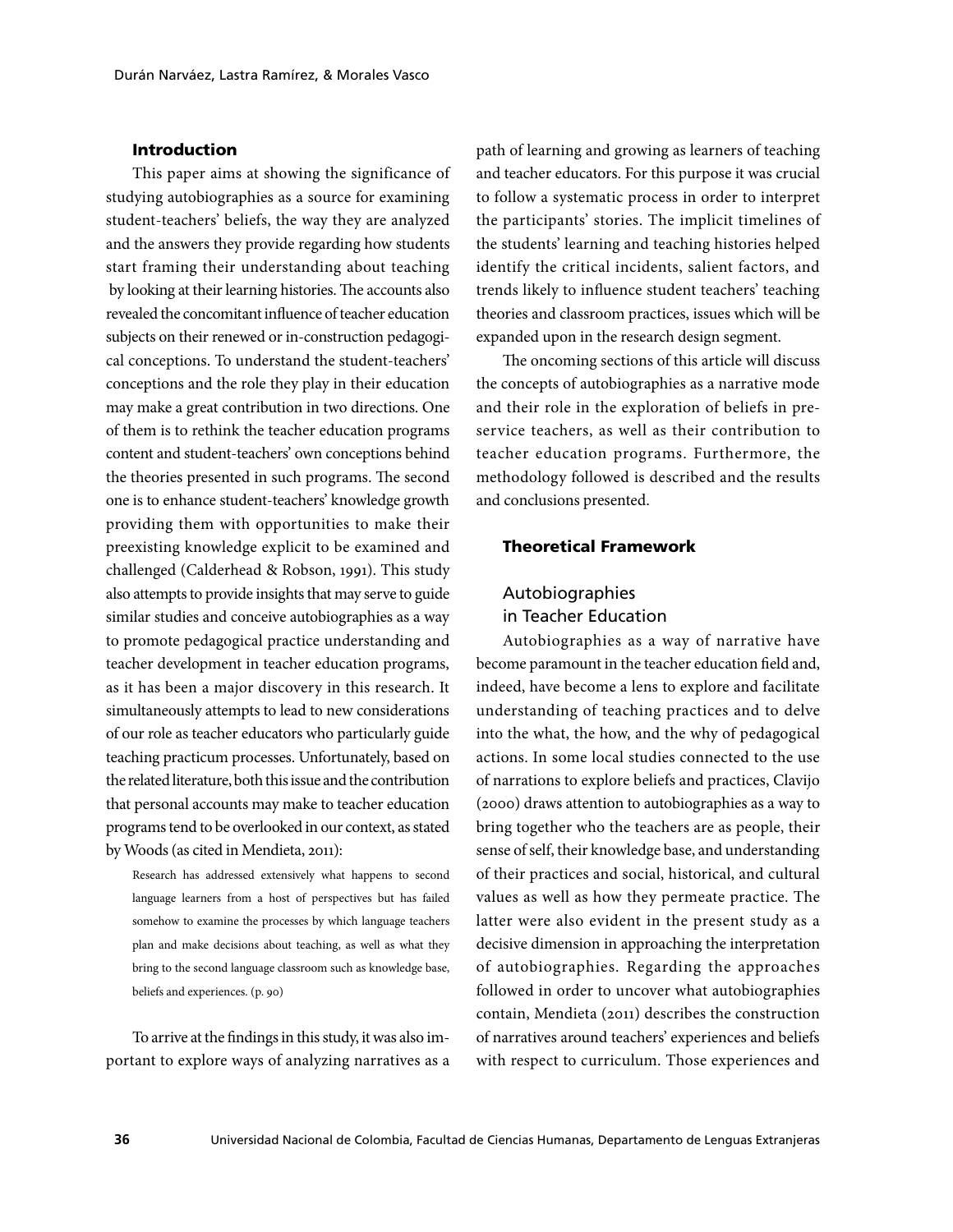beliefs are reflected in the past and present language learning and language teaching practice. The final integration of the former items into a story after the analysis reflects commonalities and differences of the participants' knowledge base, beliefs and experiences. Moreover, some of the outcomes brought to surface when exploring autobiographies have to do with the rediscovery of memories, the development of new perspectives on teaching, the discovery of reasons behind personal beliefs systems or the enunciation of new ones (Bailey et al., 1996). This has been an observable fact in this study which will be later illustrated. Furthermore, great emphasis has also been placed on teachers' identity as a need that teachers make sense of themselves by stressing the importance of relating the personal with the professional realm, as well as teaching and learning in the everlasting quest of self-understanding (Serna, 2005). Other local studies in the area have explored the topic of beliefs in relation to assessment and have made visible the dissonance between beliefs and practices (Muñoz, Palacio, & Escobar, 2012). In fact, this is a matter we highly anticipate to be undertaken near the end of the whole project through class observation.

Autobiographies as a mode of narrative have demonstrated that pre-service teachers, particularly, may also come to make sense of their pedagogical practices. In this vein, Stenberg (2011) states that focusing on teachers' own life experiences can help to access the inner beliefs, values, and understandings that fundamentally guide teaching practice. As underlined by this author, autobiographies appear as a valuable instrument to look at teachers' beliefs, conceptualizations, thoughts, and actions in the present. Besides, they are influenced by experiences from the past, expectations for the future and shape teachers' practices (Kelchtermans, 2009). According to Johnson (1999), autobiographies are a way to capture the richness of prior experiences and to get into the critical analysis of those experiences and beliefs in order to come to comprehend the complexity of the understandings of teachers, teaching, and learning.

For this study, the exploration of the autobiographies as narratives has been grounded in two current and broad correlated theoretical trends: sociocultural perspective (Johnson, 2009) and teachers' cognition (Borg, 2009).

### A Socio-Cultural Standpoint to Teacher Education

The socio-cultural perspective is a fairly new one which entails the theoretical ground to explain and conceptualize teacher learning, language teaching and teacher education overall. In this line, this perspective sustains the value of autobiographical accounts in the examination of what is behind student-teachers' beliefs and how their practices are or may be the reflection of their previous experiences as social individuals. A fundamental principle of a socio-cultural theoretical perspective is that human cognition is understood as originating from and fundamentally shaped by engagement in social activity. In this regard, Johnson (2009) points out:

The processes of learning to teach are socially negotiated. Teacher learning is understood as normative and life-long; it is built through experiences in multiple social contexts first as learners in classrooms and schools, then later as participants in professional teacher education programs, and ultimately in the communities of practice in which teachers work (Freeman & Johnson, 1998; Grossman, 1990). (p. 10)

### Teacher Cognition and Sense Making in Pre-Service Language Teachers

Complementary to the socio-cultural view, teacher cognition is defined by Borg (2006) as developments in research which have focused on how teaching as well as teachers' mental lives have been conceptualized. Some of the themes tackled when exploring pre-service teachers' cognitions are related to beliefs about language teaching, cognitions in relation to practicum experiences,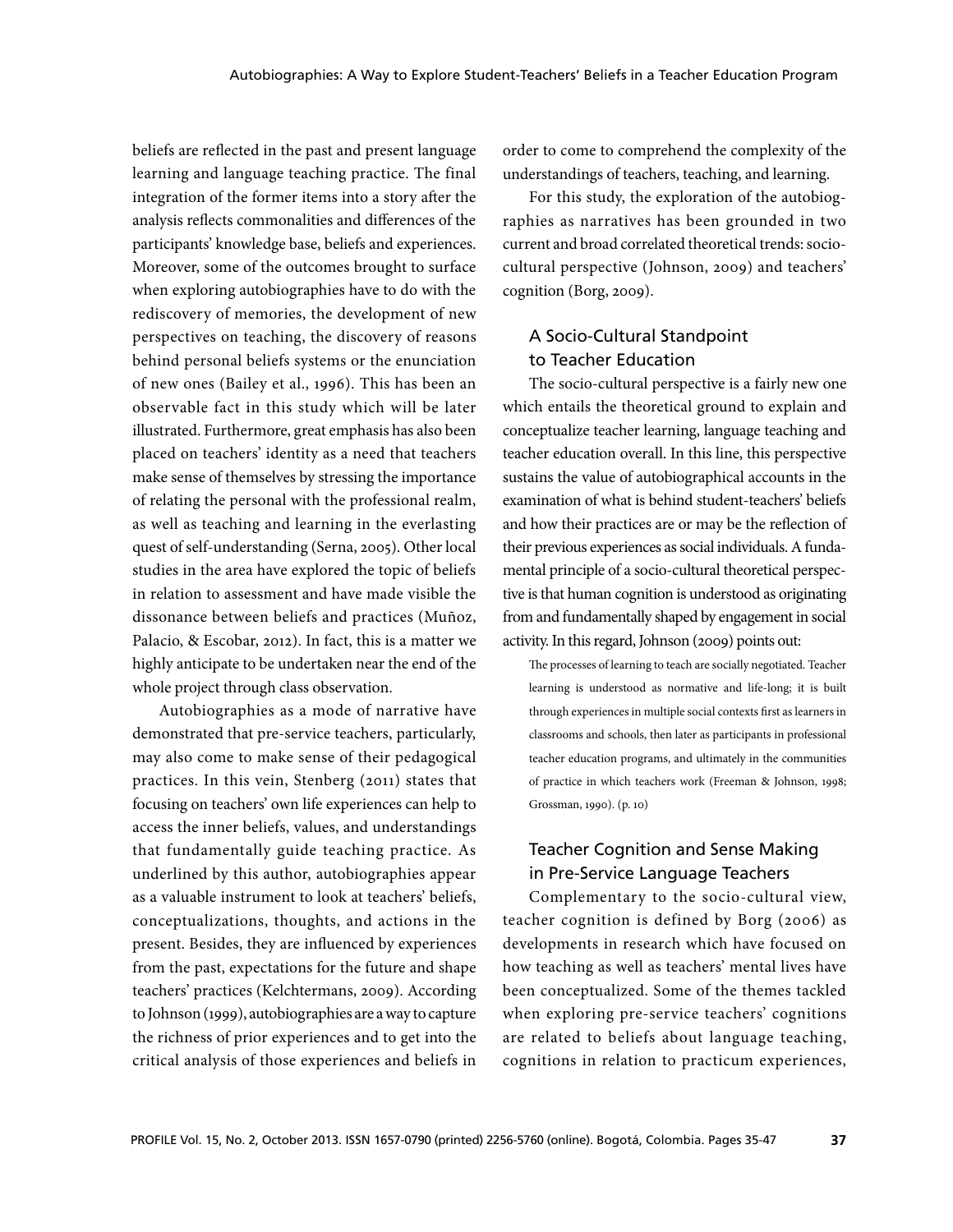teachers' instructional decision making and practical knowledge. On the same subject, the core of this study is the examination of prospective teachers' beliefs about teaching strategies which, through the use of autobiographies, showed the link between their previous experiences as language learners and their growing images of teaching.

Beliefs, considered as changeable and dynamic, do not occur in a linear fashion, but they comprise social, cultural, and political forces which causes students' conceptions and beliefs to be rooted in a system that seems hard to be altered (Goodson, 2005). In addition, in Lortie's words (as cited in Bailey et al., 1996), their apprenticeship of observation and the influence of teacher education programs dealing with the process of learning to teach become their prior knowledge and knowledge base for the establishment of new constructs, reorganization of existing structures until they hopefully turn into stable general and personal theories. In student-teachers' autobiographies in this study, the accommodation and activation of their different sources of beliefs and their interpretation of learning to teach were extensively evidenced.

In different studies about learning to teach, the power of prospective teachers' experiences as learners and how such experiences help to frame the conceptions, beliefs systems, values, and images for their future practice, have been recurrent. In the process of searching for what happens when these students make public their life stories within their life histories (Goodson, 2005), it has been brought to light the way students start conceptualizing and shaping or reshaping their decision making and practical knowledge. In the present study, this was reflected in the participants' in-construction philosophies of teaching, identity issues, the influence of teacher education courses, and student-teachers' wishes and future plans, which will be presented and discussed later in the document.

### Research Method and Research Design

This paper is based on a qualitative research project carried out at University of Tolima, Colombia, where students from the B.A. in English program wrote about their language learning stories in order to explore their beliefs concerning English teaching strategies. Through these narratives, autobiographies rather, students exhibited their experiences, diverse events, happenings, and actions they had lived in their English learning process and that had had a significant effect on their epistemologies and methodologies of teaching as student-teachers (Polkinghorne, 1995).

Since stories provide an open access to the identity and personality of individuals and reflect their inner reality in the outside world, autobiographies constitute a fundamental element to explore and analyze, via the B.A. in English program, students' beliefs concerning English teaching strategies.

We all are storytellers by nature and stories provide consistency and continuity to our experiences and have an important role in our communication with others (Lieblich, Tuval-Mashiach, & Zilber, 1998). Besides, telling a story is having the opportunity to create an identity, and a particular self which will fit specific contexts, purposes, and audiences (Ricoeur, 1980). That is why autobiographies provide a vast sea of possibilities to explore and describe students' beliefs.

The following questions have guided this study and have yielded the subsequent results:

### **Ouestions**

How do autobiographies reveal student-teachers' beliefs about English language teaching strategies?

How do autobiographies unveil the contribution of the preparatory subjects of the B.A. in English program to the course of student-teachers' beliefs?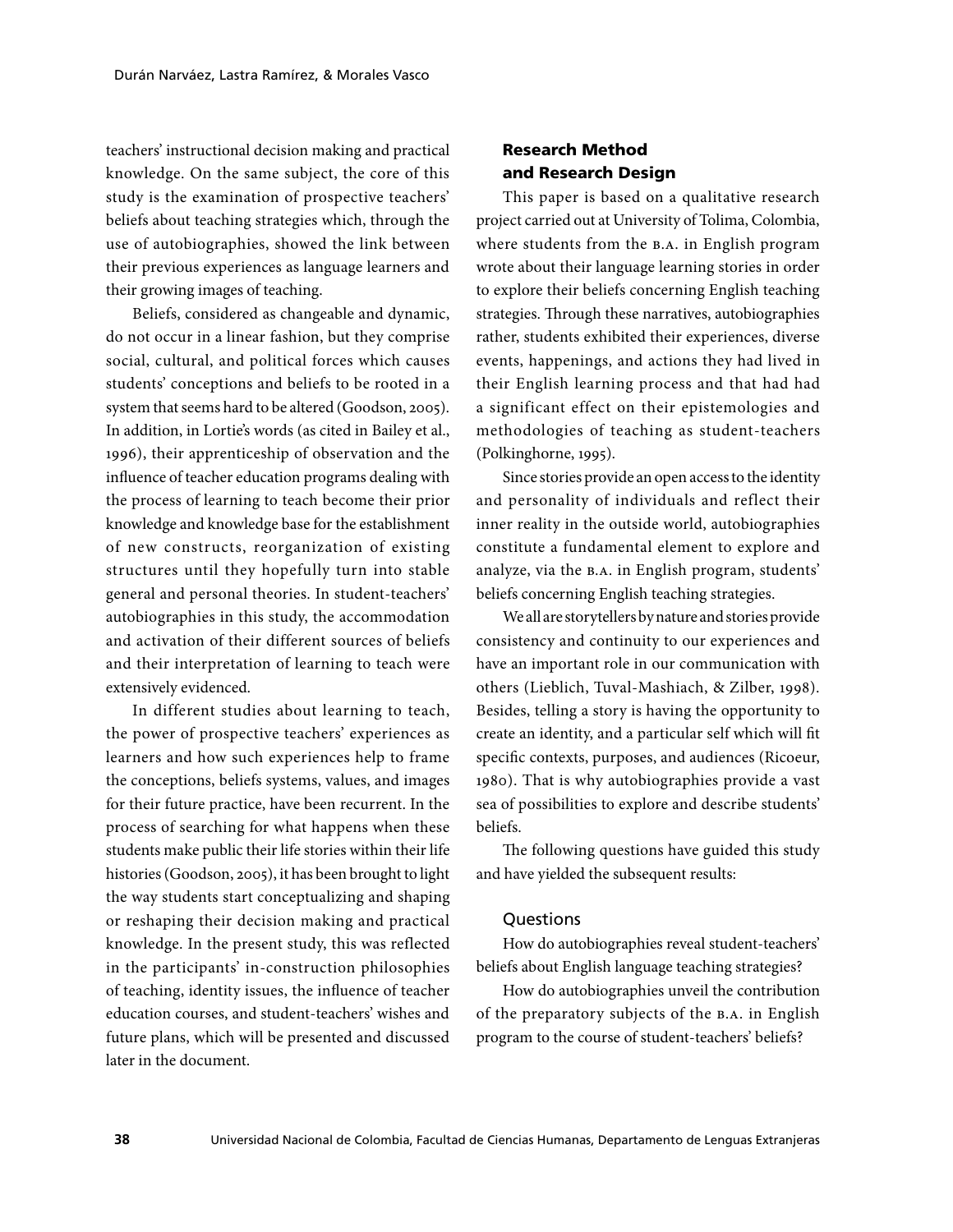### **Participants**

This research was carried out at Universidad del Tolima, Colombia, the only public university of the region. Nine student-teachers from the B.A. in English program volunteered to be participants. Their names have not been used in this study responding to ethical issues. Instead, we used their initials in order to respect their identity as agreed in the consent letter they signed. They were doing their didactics and first teaching practicum course which are part of the pedagogical preparatory stages. They were also about to start their second teaching practicum in different public schools in Ibague in 2010.

Each one of the participants wrote an autobiography about their English learning experiences throughout their school years and it became one of the instruments used for data collection in the study. With this instrument, we intended to learn about their prior learning experiences, their current beliefs about teaching strategies, their reflections and all the sense-making of their language learning stories in their life histories.

### Autobiography Implementation

Narratives have value in educational studies as tools to access teachers' thinking and practical knowledge (Elbaz, 1990). The narratives in this study are autobiographies which are "self-stories" that narrate a set of language learning experiences within particular contexts. Denzin (as cited in Stenberg, 2011) describes a biography as a self-story that positions the teller in the center of a narrative; it is a story about the individual in relation to an experience and is built upon the statement that any individual is a storyteller of personal experiences.

The assignment for students was to write some prose concerning their prior language learning experiences by answering the following lead questions, which were adapted from some guidelines provided by Johnson (1999) and Borg (2006):

- 1. In what ways has your personality influenced the way you learn? Have your teachers taken this influence into account when planning and executing their classes?
- 2. What language learning experiences have you had and how successful have they been?
- 3. From the teaching practices you have been exposed to throughout your language learning process, describe both the effective and ineffective ones.
- 4. How has your experience as a language learner influenced your decision of becoming a language teacher?

We wanted to identify and analyze trends, critical incidents, and salient factors influencing their beliefs about English teaching strategies (Bailey et al., 1996). The students wrote one or two-paged compositions which were read and analyzed following the systematic process described below.

#### Reading to Hear the Authors' Voice

Within this process there were three reading moments which had specific intentions. The first reading had the purpose of just hearing what participants were saying. The second moment sought to interpret the information and identify the narrative core, which contained the most significant aspects of the narration. This reading allowed the researchers to identify events, meaningful issues or moments which were highlighted with different colors. The third reading aimed at re-reading the highlighted sentences or expressions in order to construct understanding of what the teller was communicating.

The process was complemented the holistic approach of Lieblich et al. (1998) and embraces the stories' units of analysis, derived from the plot structure and from progression. In this regard, ascending and descending points, climax, and turning points in the stories were at the heart of the entire analysis. The whole process helped to make sense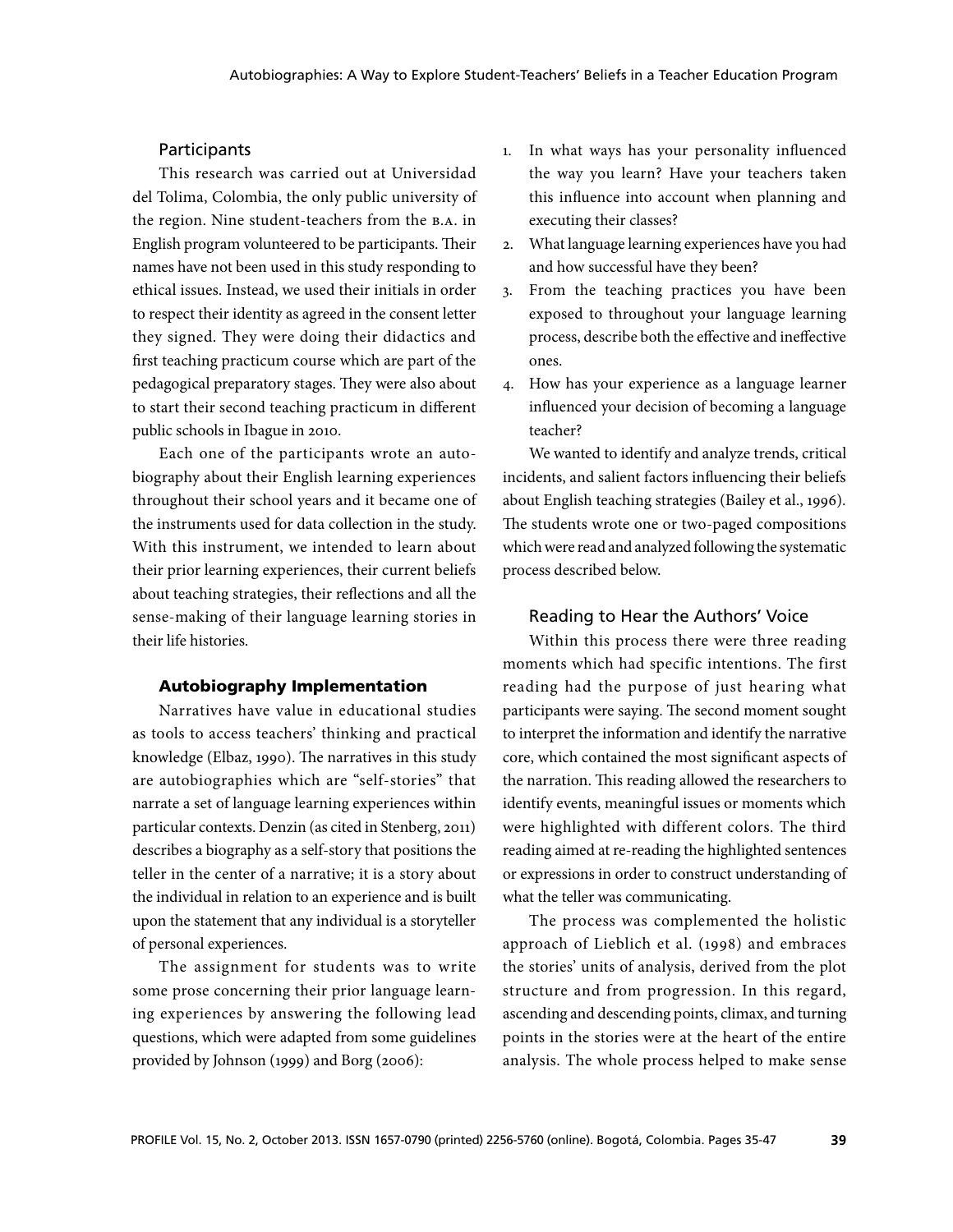of the stories told and unveiled useful insights and answers for this study. The ascending, descending, climax and turning points were identified by the use of descriptive words—adjectives and adverbs—that portrayed the participants' experiences and feelings.

### Mapping the Narration

A story map was designed to find the participants' voices in a particular time frame and to systematically organize the learners' experiences of the past, present, and future. This map helped us to become aware of the strength of each moment participants described in their autobiographies; we could see through a line story the whole language learning process of each one of the participants.

### Finding Patterns and Meaningful Events

The purpose of this moment was to find repeated patterns or repeated storylines which became meaningful details to fully understand the issue we were investigating. These patterns and meaningful events were then condensed in a narrative core which had the purpose of summarizing and putting together the most significant issues of the narration. You may not find all the information you need in one single story, "but each one provides pieces for a mosaic or total picture of the concept" (Marshall & Rossman, 1995, p. 88). The repetitiveness of patterns and main events, which were analyzed and described in detail here, yielded the definition of the categories.

### Data Analysis

We approached the analysis of the autobiographies following essentials within Clandinin and Connelly's model (1995):

One of them was *content*, which helped us a lot with rising categories related to the objectives of the study. This process, called *Unity of Analysis* by the researchers, showed us new perspectives and

different routes as to how to approach studentteachers' thoughts, ideas, feelings, and most of all, beliefs.

A second one was *form* which enlightened the analysis and paved the way to the evolution in the structure of the narration. It was of great importance when realizing how ascending and descending positions were evident, that is, high points or dramatic turning-points in autobiographies.

By taking these two aspects into account, we analyzed the story trying to "weave history from the past" aiming at understanding the narrative in the three historical moments—past, present, and future and being able to give meaning to the ascending and descending tones in history, leading to the important aspects in the autobiographies we called "narrative cores," which are precise reflections of studentteachers' beliefs about teaching beliefs that are the product of their own learning experiences.

These narrative cores helped us by giving each student-teacher an identity, where convergences and divergences among participants were highlighted. According to Burns and Richards (2009):

Stories are used to organize, articulate, and communicate what we know about ourselves as teachers, about our teaching, about our students, bringing together past, present, and future . . . we cannot properly understand teachers and teaching without understanding the thoughts, knowledge, and beliefs that influence what teachers do. Similarly, in teacher education, we cannot make adequate sense of teachers' experiences of learning to teach without examining the unobservable mental dimensions of this learning process. (pp. 158, 163)

There were two moments in which the analysis was made. The first moment was called "listening to the authors' voice." In it, we categorized information and labeled sub-groups as: Character (participant's name), Setting (place and time), Problem, and Beliefs. As previously exposed, particular issues—expressed in the form of inquiry—were suggested to student-teachers as a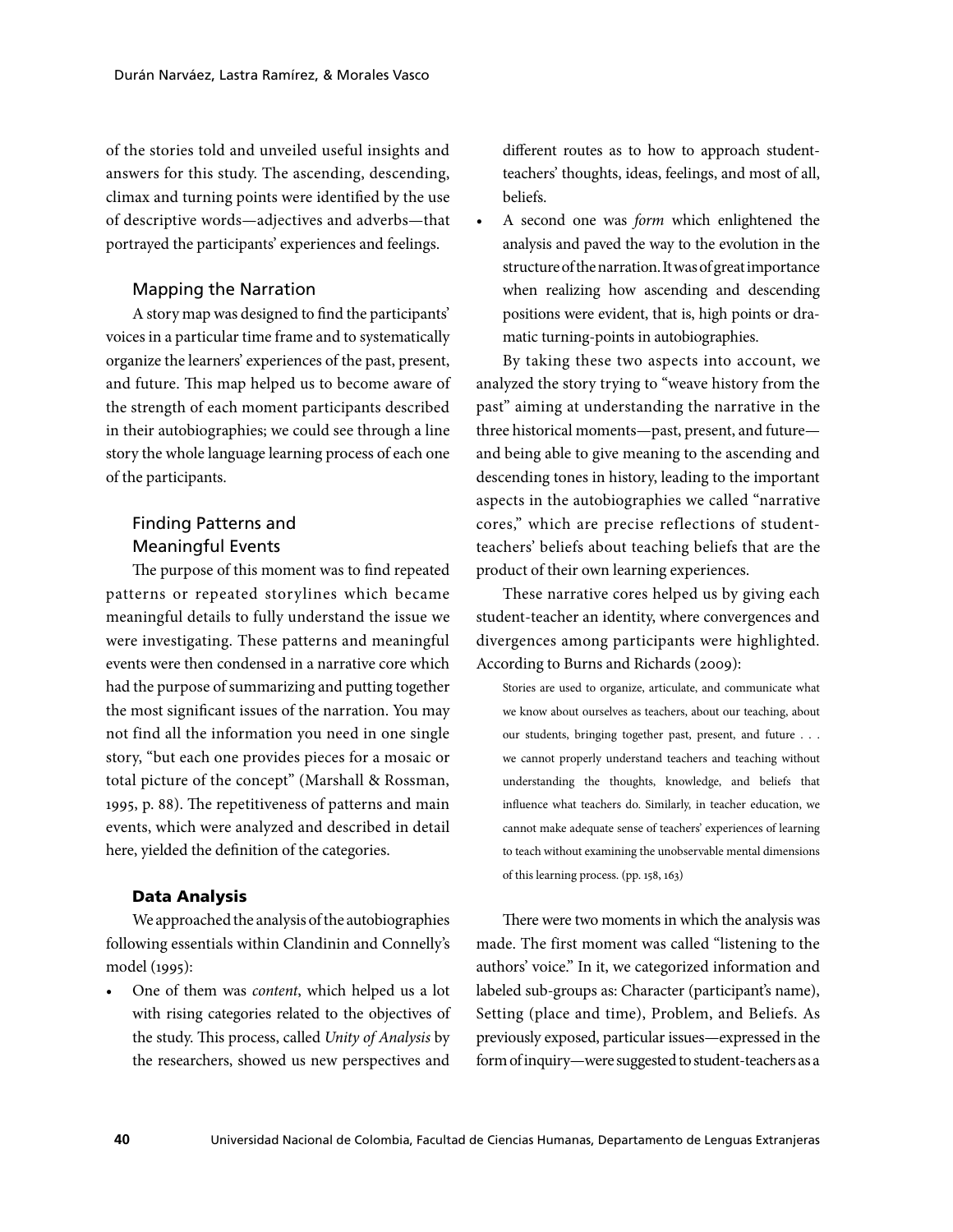| <b>Setting</b>   | Problem                                                                                                                                                                                                                                                                                                                        | <b>Action/Beliefs</b>                                                                                                                                                                                                                                                                                                                                                                                                                                                                                                                                                                                         |
|------------------|--------------------------------------------------------------------------------------------------------------------------------------------------------------------------------------------------------------------------------------------------------------------------------------------------------------------------------|---------------------------------------------------------------------------------------------------------------------------------------------------------------------------------------------------------------------------------------------------------------------------------------------------------------------------------------------------------------------------------------------------------------------------------------------------------------------------------------------------------------------------------------------------------------------------------------------------------------|
| Grade 1 - school | Meaningful class activities.                                                                                                                                                                                                                                                                                                   | -This exercise was very<br>meaningful for me because I<br>have always loved the nature.                                                                                                                                                                                                                                                                                                                                                                                                                                                                                                                       |
|                  | Activities related to real<br>life contexts promote<br>understanding.                                                                                                                                                                                                                                                          | -Teaching about colors, relating<br>this topic with farm animals,<br>use pictures.                                                                                                                                                                                                                                                                                                                                                                                                                                                                                                                            |
|                  |                                                                                                                                                                                                                                                                                                                                | -English teacher provided me<br>meaningful activities related<br>with a real context in order to<br>have a better understanding.                                                                                                                                                                                                                                                                                                                                                                                                                                                                              |
|                  |                                                                                                                                                                                                                                                                                                                                | -I was very interestedin it.                                                                                                                                                                                                                                                                                                                                                                                                                                                                                                                                                                                  |
| Elementary       | Traditional teaching,<br>pronunciation of sentences and<br>isolated words.<br>Reduce view of communicative<br>competence.<br>A contradictory situation and<br>activities presenting isolated<br>language, vocabulary out of<br>contexts.<br>Traditional teaching is an<br>obstacle for developing<br>communicative competence. | -Teaching focused in a<br>traditional way because of the<br>methodologythis caused my<br>communicative competence<br>was reduced to pronounce<br>sentences and isolated words.<br>- Generating contradictory<br>situation in my learning<br>process becauseI was able<br>to write but I was not able to<br>produce.<br>-The other skills were reduced<br>to a few listening and speaking<br>exercises as songs and role-<br>playswere carried out<br>without a real and meaningful<br>context.<br>-Teacher didn't take into<br>account it as an essential<br>element inlearning process<br>and understanding. |
|                  |                                                                                                                                                                                                                                                                                                                                |                                                                                                                                                                                                                                                                                                                                                                                                                                                                                                                                                                                                               |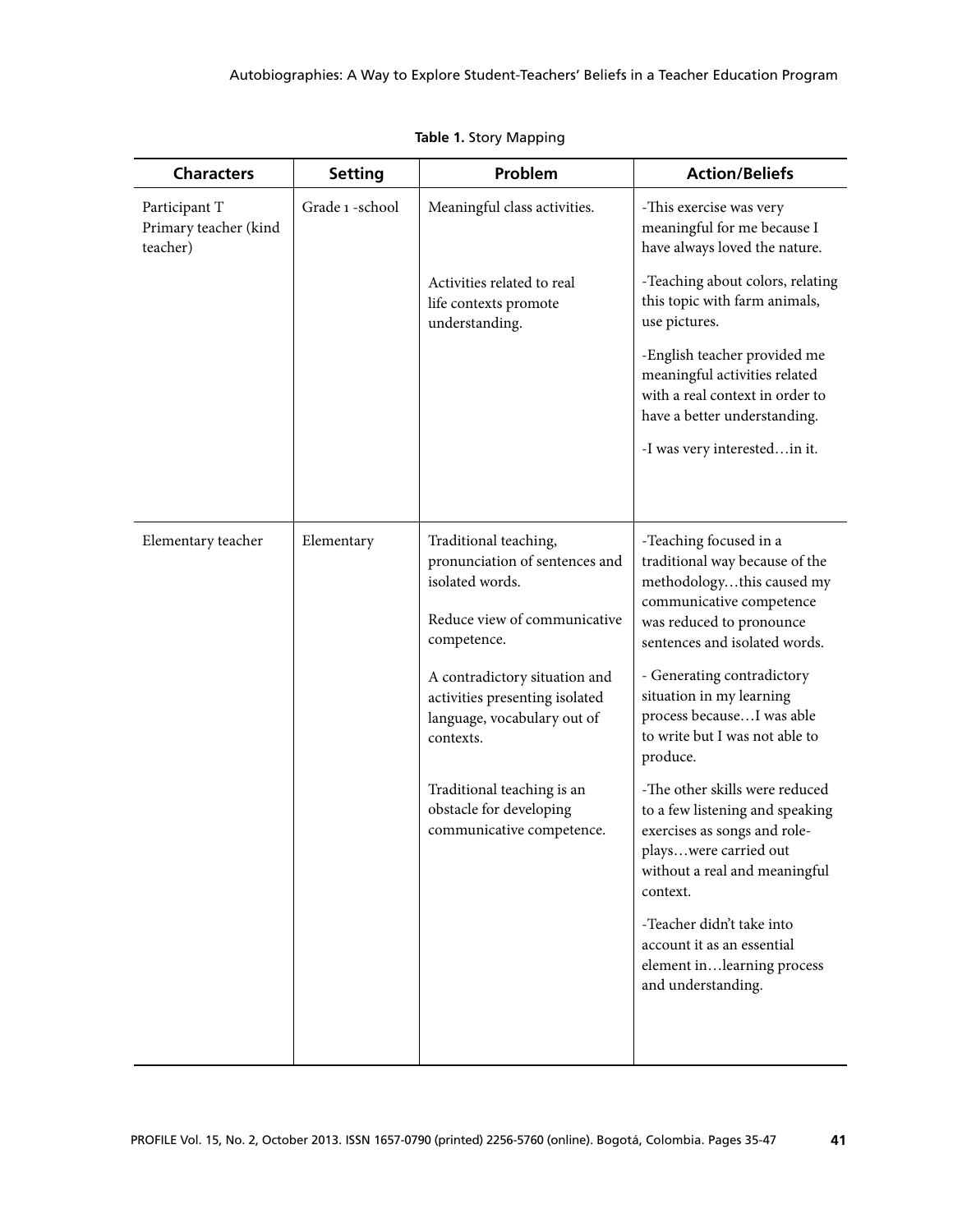starting point for autobiography writing. Consequently, analysis in this case focused on those aspects (Table 1). *Setting*, for instance, accounted for the moment in the participants' language learning story, either elementary, high-school, or university, that was the object of narration at a certain moment; we called the next one *Problem*, since aspects described here were all awkward to participants throughout their English learning processes; it clustered aspects such as English teachers, English language teaching methodology, students' perceptions, students' feelings, students' opinions about themselves, students' general perceptions and opinions about language teaching and their process of becoming future teachers; English language learning experiences, evaluation, personality features affecting language learning processes, effective/ineffective teaching practices, learning strategies involved, and skills development. The *Beliefs* section, for its part, sometimes accounted for descriptions of student-teachers' beliefs about their learning experiences and, at other times, for actions undertaken by teachers in schools that were justified or explained by the students according to their own beliefs system, all of them being related to the aspects listed in the Problem section.

Then, analysis continued and a second moment emerged which was "piecing history together." In this new stage, the same information was divided again into past, present, and future moments through which we pretended to identify new sound details deeply intertwined in data. As asserted by Lortie (as cited in Johnson, 1999, p. 19), "novice teachers need to appreciate how their personal history and experience of schooling influence their perceptions of classrooms" in such a way that beliefs continued to be formed. As stated in the introduction, past, present, and future moments were identified and classified following the holistic model of analysis by Liebitch et al. (1998).

All this process of analysis allowed us to unravel the students' memories that had influenced their conceptions about language teaching methodologies.

### This is perfectly supported by Johnson (1999) when she states that:

For most teachers, the apprenticeship of observation encompasses two types of memories. The first is our memories as students: how we as students were expected to talk and act and what we learned from the experiences of being students. The second is our memories of our former teachers: What these teachers did and said and how they approached teaching and learning. Unknowingly these memories become the basis of our initial conceptions of ourselves as teachers, of how they influence our views of students, formulate the foundation of our reasoning, and act as the justifications for our teaching practices. Interestingly, these memories also seem to have a lasting impact on the kind of teacher we each aspire to be. (p. 19)

#### Findings

This section describes the categories that emerged throughout the analysis of autobiographies which bring to the fore enlightening answers to the research questions. The first of them was related to how student-teachers' beliefs about learning strategies can be uncovered through the analysis of autobiographies, and the second one had to do with how the participants' autobiographies could unveil the contribution of the preparatory courses of the B.A. in English program to the construction of those beliefs. The categories will be described and supported by students' voices that recreated their own language learning experiences in the narrations and allowed us to see the influence of such events on their former and new beliefs.

From the participants' language learning experiences in elementary and high school, we named a central category Sources of In-Construction Beliefs since the beliefs explained the "what and why" of the opinions participants themselves had about English language teaching strategies. In the source, they described what their elementary and high school teachers used to do in English classes; the "traditional" (using participants' words) methodological approaches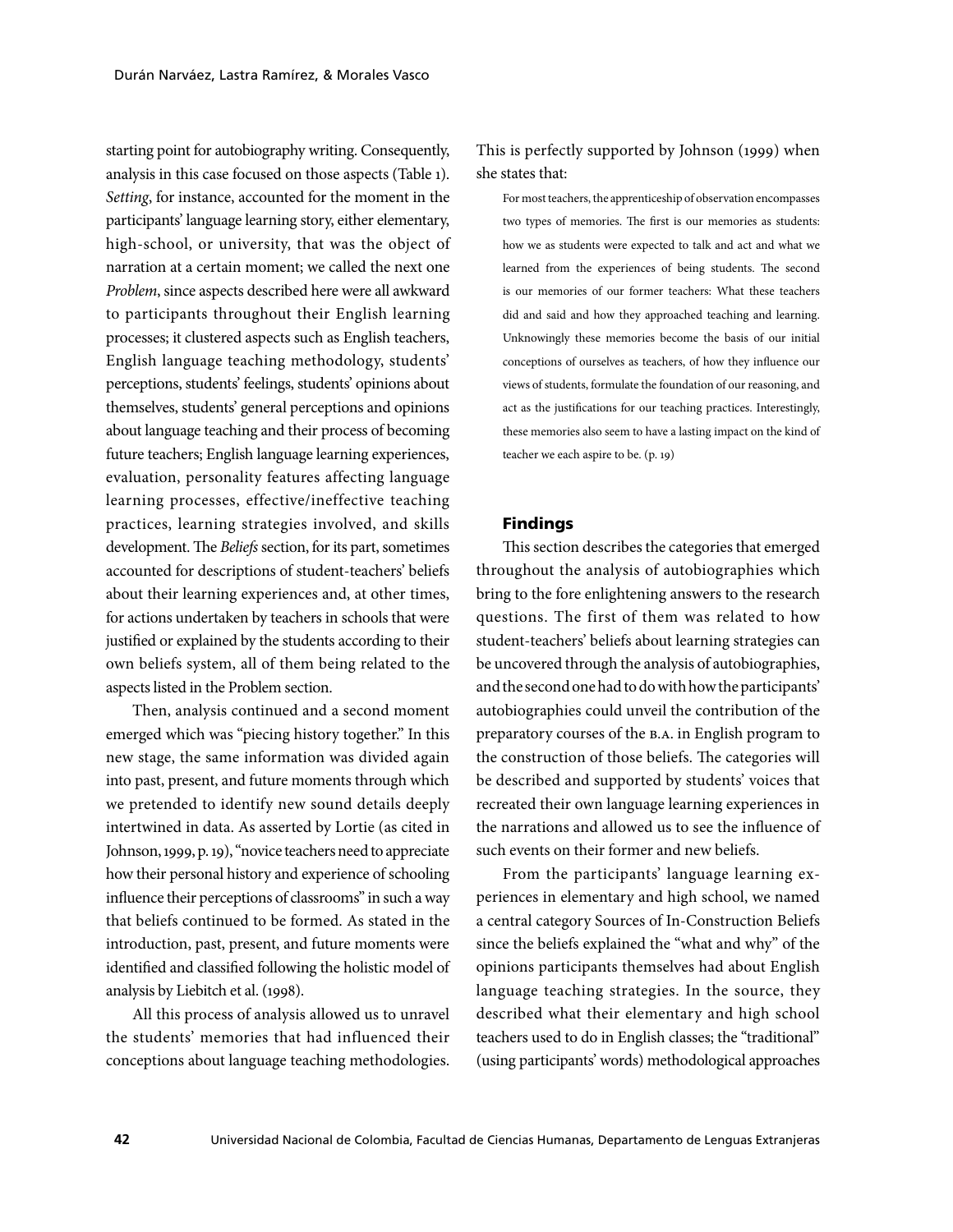they were exposed to for years in which no place was left for interaction, active participation, or correction and feedback; the boring techniques and strategies their former teachers used in classes; and the participants' informed and reflective opinions about all those issues.

The following are the different sources of in-construction beliefs of the students in relation to the language teaching strategies.

#### Interaction of Experiences

Through stories, participants could compare and contrast the two worlds, being a learner and being a teacher. Thus, they realized how important it was to become a good language teacher and how inspiring or detrimental it can be to students. The recognition of these factors by the student-teachers tend to make visible the redefinition and reorganization of their views towards the teaching profession; they made this evident by their clear identification of teaching methodological and theoretical principles for the fundamental communicative skills development and language teaching.

The following excerpts demonstrate students' recognition of effective practices and value of *professional knowledge* (Shulman, 1986) that have had and may have an impact on their current role as learners and on their future one as teachers. These also depict the students' encounters with their learning experiences at university and their relationship with their emerging beliefs.

Effective English teaching involves: the development of all skills, the development of the communicative competence. It offers different strategies so different kinds of students may have the possibility to learn. (Learning styles) T

I think that my experience as a language learner has influenced my decision of becoming a language teacher, because I am a

learner and now I know a teacher can build a good and selfconfident learner or may destroy the desire to learn. L

After further analysis of those origins, we also found in the student-teachers' opinions common patterns that evidenced the influence of the teacher education courses reflected in all the new ideas student-teachers have about teaching strategies.

### Teaching Education Courses at the University

This subcategory refers to the way students perceived their teacher education experiences throughout their university studies. From the students' view, their classes have been characterized by the implementation of different methodologies, and their teachers have become models to follow in their future. They also highlighted those learning experiences as novel, appropriate, and different from the ones in elementary and high school. Through their autobiographies, participants show the university as the "turning point" where things started changing and although it was difficult at the beginning for most of them, they have learnt many useful things from teachers and the different courses that have shaped their budding teaching styles.

I consider effective the subjects at the beginning because they had a link between theory and practice because they have shown methods, approaches, theories, authors and the most important part is that we can apply it. L

I hope using all the concepts that I have learned through the semesters as mediators between theory and practice, to take into account the context in a natural way where activities are going to be used in a real context with the objective that the students understand the meaning. N

Another effective teaching practice has been the model the teachers of the B.A. have, because these teachers have shown us good and several kinds of activities, approaches, methods that we can judge and in this way to correct, improve and implement in our classroom. L

Through my learning process I have discovered my learning styles and I have understood that teaching and learning a foreign language is not an easy work. For me is really important to know how this knowledge can be applied. N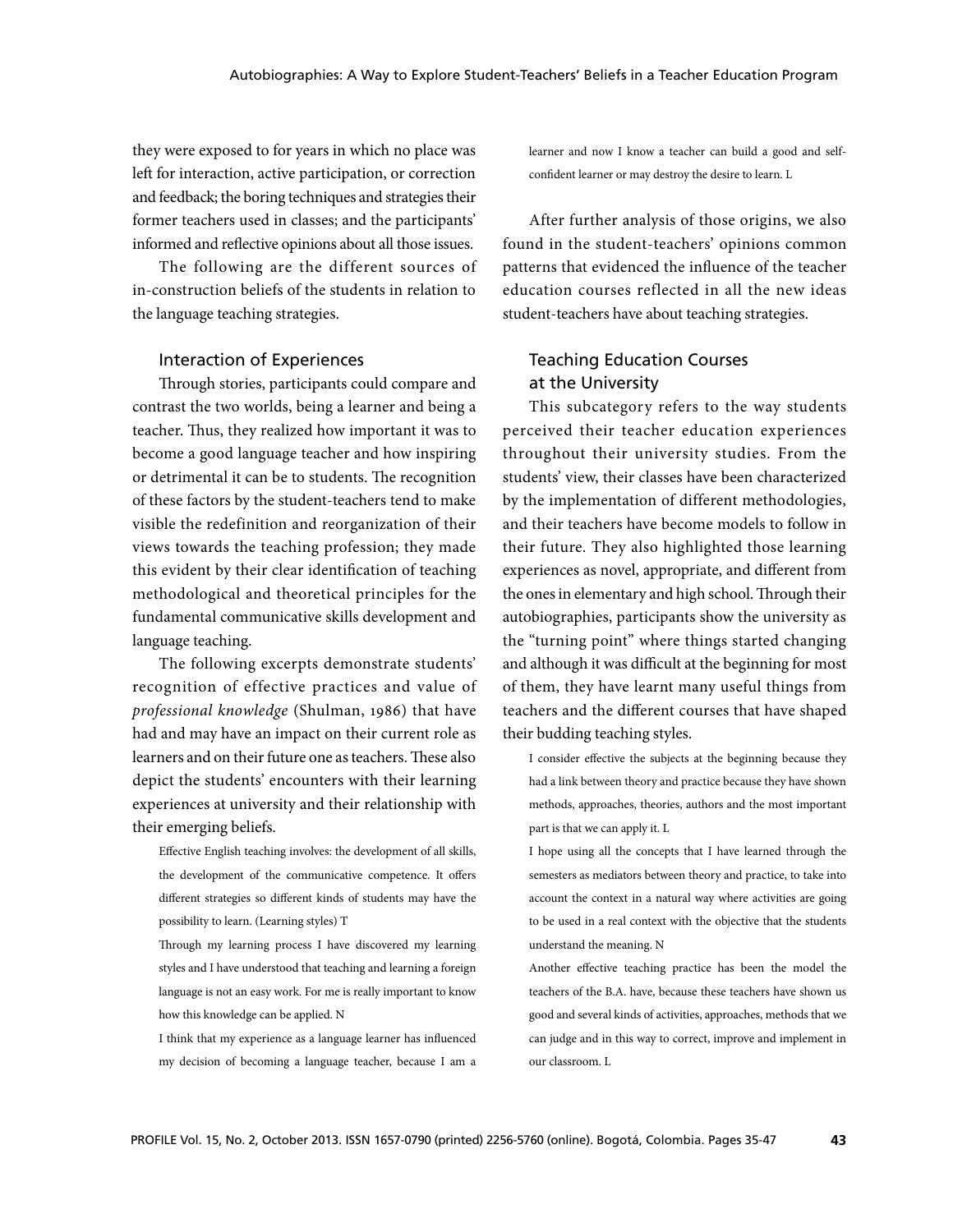The teachers had different methodologies…some were more significant for me than others. F

Regarding the above subcategories and in juxtaposition to the ideas exposed by the students in the previous excerpts, Johnson (1999) comments the following:

How they think about their subject matter content depends on their own experiences as learners of that content, their understanding of how that content is viewed and organized within the discipline, theoretical orientation, and instructional importance placed on the materials they use. How they think about their students depends on their own experiences as students; their beliefs about how students should act and learn; the academic, social, and personal expectations they hold for their students and how their students are viewed within the context of schools and surrounding communities in which they live. (p. 56)

The already addressed revision of the sources that intervened in the construction of student-teachers' beliefs about language teaching strategies derived into a parallel shaping of their growing *philosophy of teaching*, thus having a mutual relation with the building of their self-identity, features that we consider a noteworthy discovery in this study. "Developing a personal philosophy involves clarifying educational issues, justifying educational decisions, interpreting educational data, and integrating that understanding into the educational process" (Wiseman, Cooner, & Knight, 1999). This statement supports the preliminary conceptions student-teachers hold about principles for teaching a foreign language, their conceptions about what being a good teacher means, what good teaching entails and the way they project themselves as teachers. They start evidencing the construction of the philosophy of teaching through new understandings of what should prevail in the profession and characterize teachers' practice. These initial traces of shaping a belief system seem to respond to the influence of a landscape of personal

and language learning experiences. As will be shown, both successful and unsuccessful experiences have become the basis for envisioning different pedagogical practices with the purpose of developing not only language skills on the learners, but also to see them as the center of the teaching and learning process.

The following excerpts illustrate their new views about teaching strategies, approaches to teaching, knowledge of students' likes and interests, and the importance of rapport and human values:

You grow as you learn from your students...not only from the academic aspect you learn how to be a person. F

In this profession you learn patience, perseverance, dedication and respect. D

I would like to teach them from a meaningful and real perspective…with all the three basic skills. T

I want to be an excellent teacher…to have the responsibility to help others to develop their skills. J

Participation and self confidence, contributing to the development of communicative competence. N

In this category we also grouped other features that participants considered prime: contextualized learning of languages, meaningfulness gotten through real life situations, development of communicative competence, consideration of students' learning styles, and feedback treatment.

Teaching strategies should embrace meaningful activities related to real life, contextualized language, development of communicative competence, take into account learning styles and students' correction. T

The purpose of learning a foreign language is based on the development of language skills, be able to establish a conversation, interchange meanings, knowledge and so on, and you have to express your feelings and mainly talk. C

Take into account the students' interests, to create friendly environments, the use of games and class dynamics, provide real contexts. C

I consider that the way to correct the learner is key to open the learning door because you can interact, correct and help learner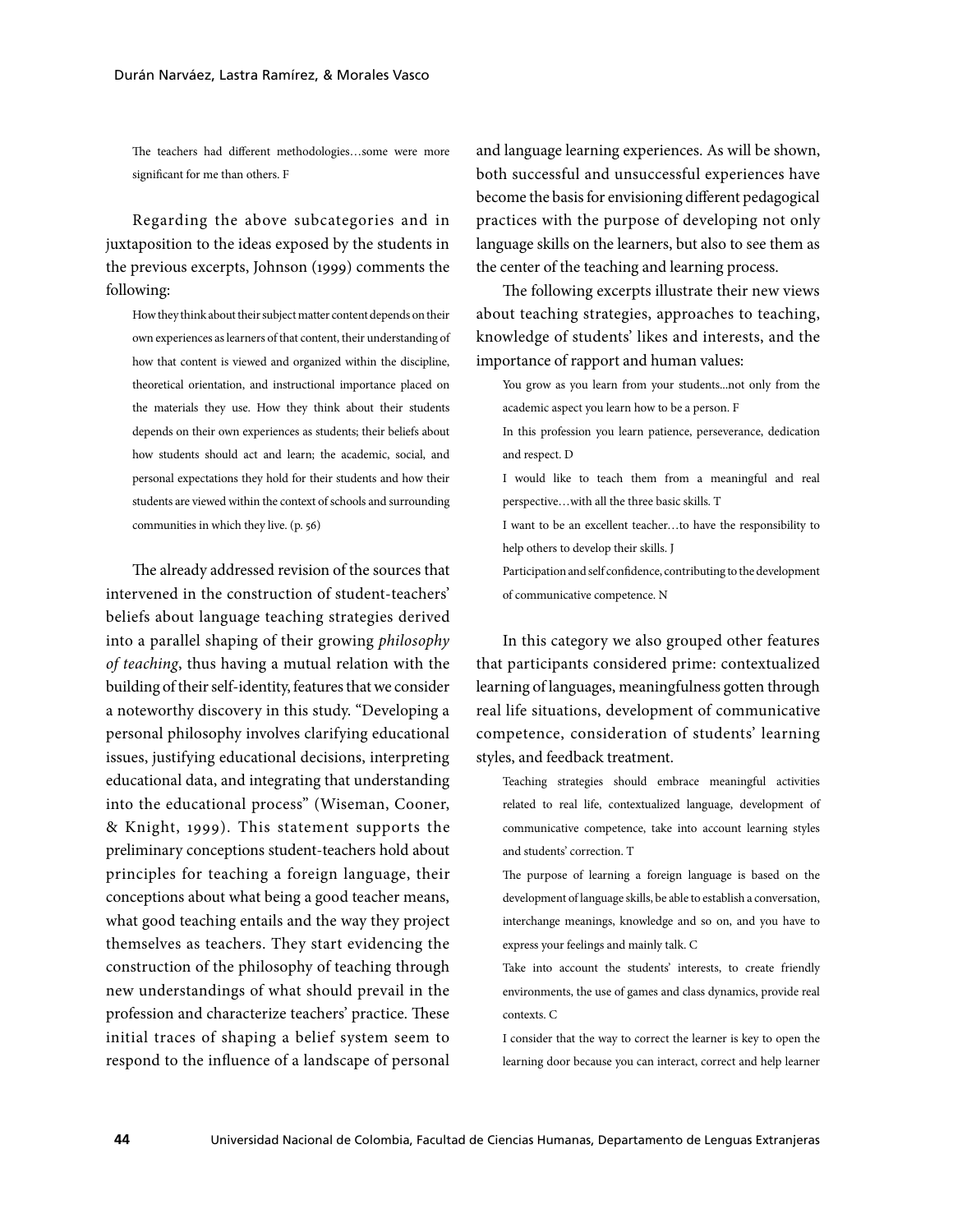to do it in the best way. Also collaborative learning where the students that have a high level help to others. The interaction where it provides opportunities for the negotiation of meaning. L

In addition, there was clear support of the innovative future plans they have for their students and their classes.

### Wishes and Future Plans

This aspect becomes another parallel effect of the process of the construction of student-teachers' beliefs. We arrived at this last category by listening attentively and understanding the voices of the participants in the study and their desire whether or not to become English language teachers. Although they likely perceive it as a difficult work, they encourage themselves and foresee their future students' successful learning processes as the most important and rewarding result.

I think that to teach is not easy. Really I want to be a teacher; I know that it may be difficult, but I know that I can do it. J

In conclusion, I think that really I would like to be teacher because of that I am studying this. L

In a future I wouldn't like to be a teacher…I never imagine to become a teacher…because I am aware that is a big responsibility and I am not prepared to face that situation because of my personality…I have an introverted personality and I am not confident to speak. D

I think my language learning has not influenced my decision to become a language teacher. N

I would like to teach them from a meaningful and real perspective…I would like to give the opportunity to the students to develop all the things that I could not on my personal learning process. L

I do not remember an exact moment when I came to the decision of being a teacher, even now it's something not clear for me… being a teacher is one option…I would like to be a teacher who is able to teach important languages…give to my students tools to be proficient…it would be great. M

### Conclusions

The aims of the research questions that have guided the process of this study are clear enough to account for, first of all, how the autobiographies reveal the student-teachers' beliefs about English language teaching strategies. Regarding this first question, participants in this study took a stand towards the questions that were suggested as guidelines for autobiography writing. Evidence collected shows that those beliefs have been forming since elementary or high school English classes. Participants' school teachers, their teaching styles, methodology used, and personal traits have shaped student-teachers' beliefs about English language teaching. They overtly describe how those conditions they have been exposed to enable them get a clear idea of what teaching should look like or be, and what a teacher should or should not do. That is, experience has formed both positive and negative ideas in students of what is and is not worth doing in a classroom.

Secondly, the other question (How do autobiographies unveil the contribution of the preparatory courses of the B.A. in English program to the course of student-teachers' beliefs?) was addressed at different moments during autobiography writing. Those beliefs, according to students' descriptions, have strengthened as semesters have passed and as content belonging in the Didactics courses and Teaching practicum have touched students' lives, and now underlie their opinions and ideas; in a word, their beliefs.

On the other hand, as researchers and teaching practicum counselors, this process of inquiry and analysis has impacted us very positively. First, it has helped us discover new perspectives on how to go beyond factual information and discover what underlies students' opinions. Also, it has trained us on how to newly size up qualitative information so that it yields tangible results. Lastly, it has lent us a hand in considering integrative and interdisciplinary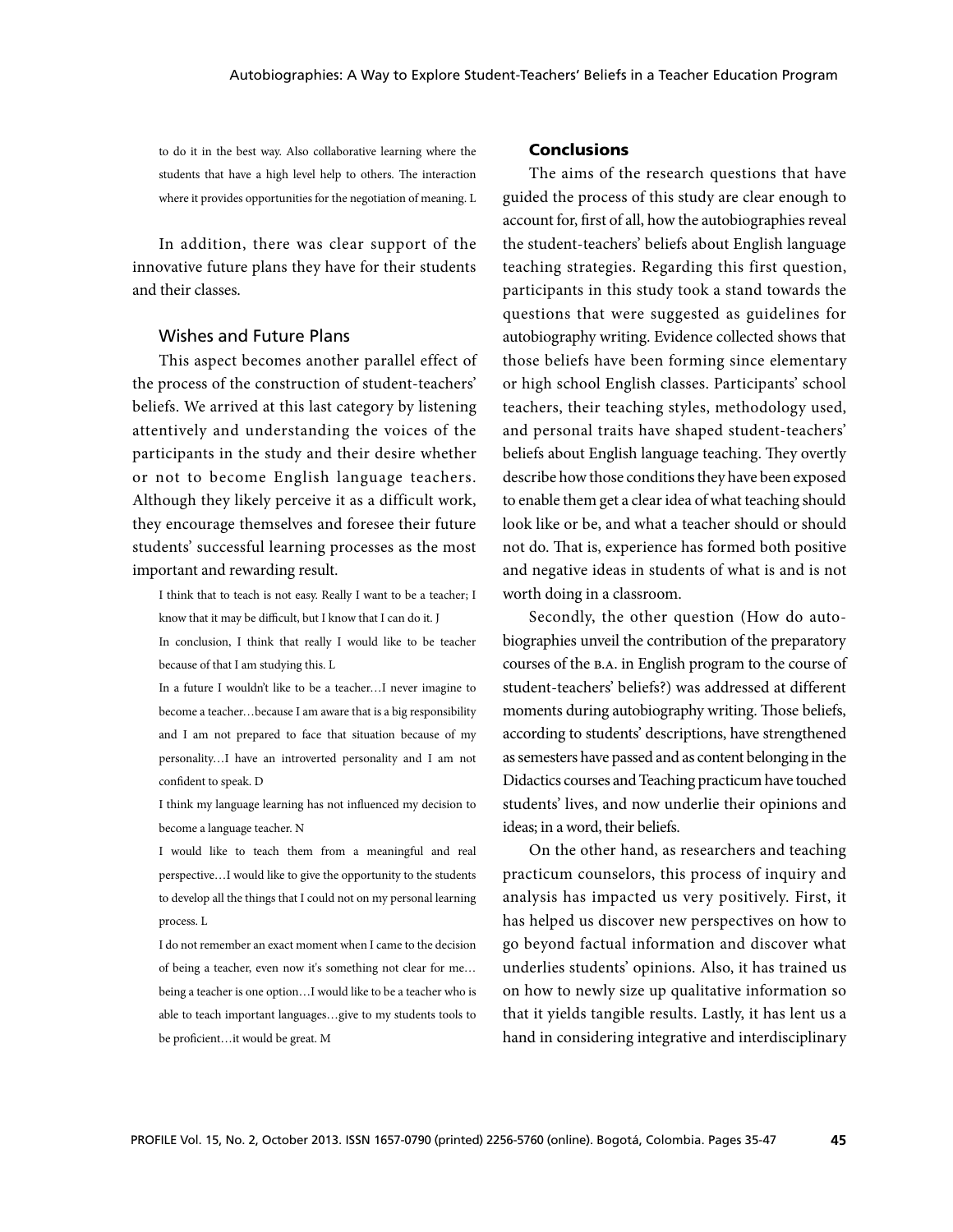solutions at the moment of solving one's own or others' classroom difficulties.

Finally, concerning the B.A. in English Program(s), this project expands new perspectives as regards curricular integration and interdisciplinary relationships, an idea that goes hand-in-hand with the appropriate and necessary restructuring, sequencing, and support of content in curriculum.

#### **References**

- Bailey, K., Bergthold, B., Braunstein, B., Fleischman, N., Holbrook, M., Tuman, J., . . . Zambo, L. (1996). The language learner autobiography: Examining the "apprenticeship of observation." In D. Freeman & J. Richards (Eds.), *Teacher learning in language teaching* (pp. 11-27). Cambridge, UK: Cambridge University Press.
- Borg, S. (2006). *Teacher cognition and language education: Research and practice*. London, UK: Continuum.
- Borg, S. (2009). Introducing language teacher cognition. Retrieved from http://www.education.leeds.ac.uk/assets/ files/staff/borg/Introducing-language-teacher-cogni tion.pdf
- Burns, A., & Richards, J. C. (Eds.). (2009). *The Cambridge guide to second language teacher education*. Cambridge, UK: Cambridge University Press.
- Calderhead, J., & Robson, M. (1991). Images of teaching: Student teachers' early conceptions of classroom practice. *Teaching and Teacher Education, 7*(1), 1-8.
- Clandinin, D. J., & Connelly, F. M. (1995). *Teachers' professional knowledge landscapes*. New York, NY: Teachers College Press.
- Clavijo, A. (2000). *Formación de docentes, historia y vida: reflexión y praxis del maestro colombiano acerca de la lectura y la escritura* [Teacher training, life and history: Reflection and praxis of the Colombian teacher about reading and writing]. Bogotá, CO: Plaza y Janés.
- Elbaz, F. (1990). Knowledge and discourse: The evolution of research on teacher thinking. In C. Day, M. Pope, & P. Denicolo (Eds.), *Insights into teachers' thinking and practice* (pp. 15-42). London, UK: The Falmer Press.
- Goodson, I. F. (2005). *Learning, curriculum, and life politics*. New York, NY: Routledge.
- Johnson, K. E. (1999). *Understanding language teaching: Reasoning in action*. Boston, MA: Heinle & Heinle.
- Johnson, K. E. (2009). *Second language teacher education: A sociocultural perspective*. New York, NY: Routledge.
- Kelchtermans, G. (2009). Who I am in how I teach is the message: Self-understanding, vulnerability, and reflection. *Teachers and Teaching: Theory and Practice,15*(2), 257-272.
- Lieblich, A., Tuval-Mashiach, R., & Zilber, T. (1998). *Narrative research. Reading, analysis and interpretation*. London, UK: Sage Publications.
- Marshall, C., & Rossman, G. B. (1995). *Designing quali*tative research (2<sup>nd</sup> ed.). Thousand Oaks, CA: Sage Publications.
- Mendieta, J. A. (2011). Teachers' knowledge of second language and curriculum: A narrative experience. *PROFILE Issues in Teachers' Professional Development, 13*(1), 89-110.
- Muñoz, A. P., Palacio, M., & Escobar, L. (2012). Teachers' beliefs about assessment in an EFL context in Colombia. *PROFILE Issues in Teachers' Professional Development, 14*(1), 143-158.
- Polkinghorne, D. E. (1995). Narrative configuration in qualitative analysis*. International Journal of Qualitative Studies in Education, 8*(1), 5-23.
- Ricoeur, P. (1980). Narrative time. *Critical Inquiry, 7*(1), 169-190.
- Serna, H. M. (2005). Teachers' own identities. Concocting a potion to treat the syndrome of Doctor Jekyll and Edward Hyde in teachers. *Íkala, Revista de Lenguaje y Cultura, 10*(16), 43-59.
- Shulman, L. S. (1986). Those who understand: Knowledge growth in teaching*. Educational Researcher, 15*(2), 4-14.
- Stenberg, K. (2011). *Working with identities—promoting student-teachers' professional development* (Doctoral dissertation). University of Helsinki, Finland.
- Wiseman, D. L., Cooner, D. D., & Knight, S. L. (1999). *Becoming a teacher in a field-base program: An introduction to education and classrooms.* New York, NY: Wadsworth.